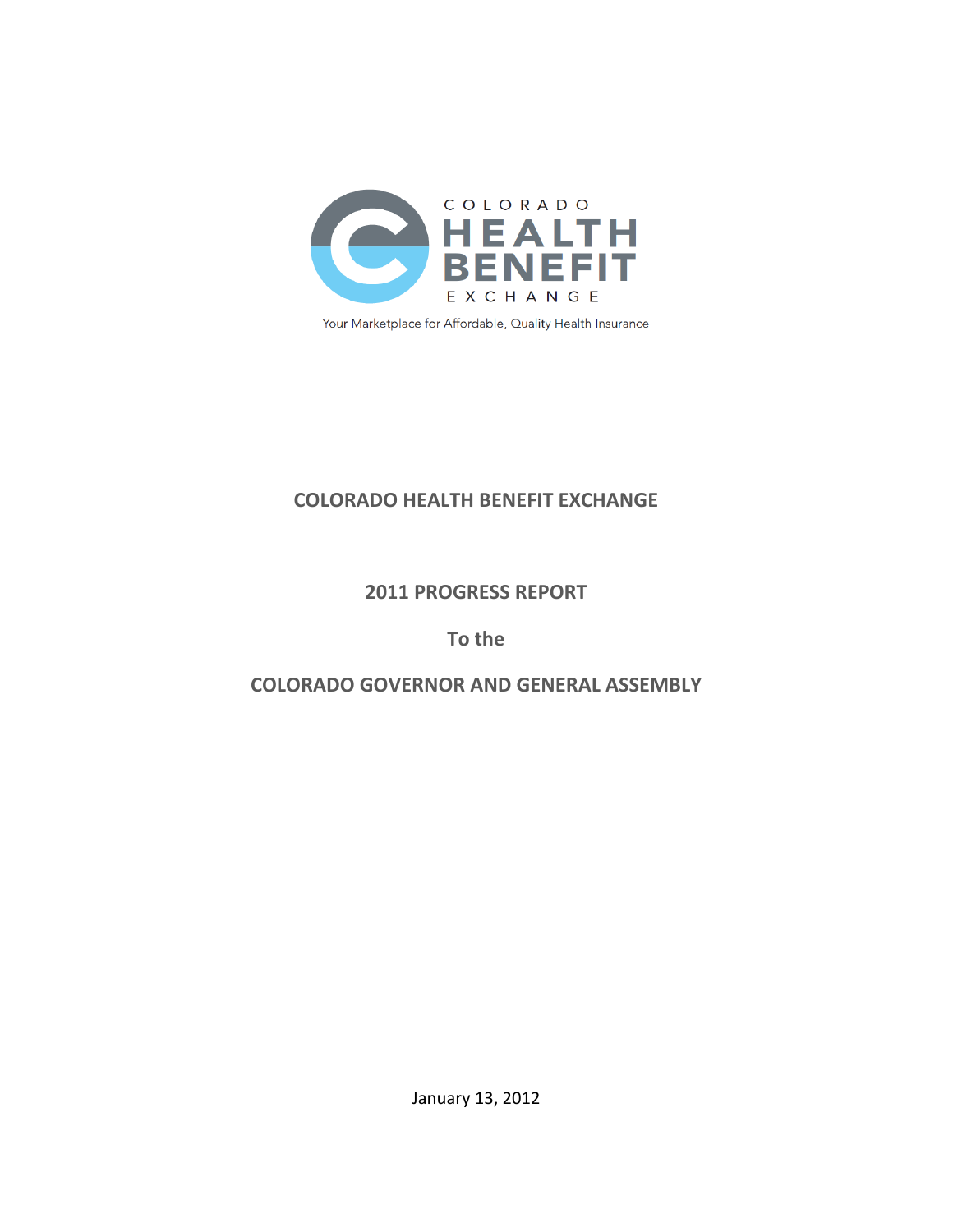

303 E. 17<sup>th</sup> Avenue, Suite 930 | Denver CO 80203 720.382.7083 | FAX 303.831.4247 | www.getcoveredco.org

January 13, 2012

Governor John Hickenlooper State Capitol 200 East Colfax Avenue Denver CO 80203

The Honorable Brandon Shaffer President Colorado State Senate 200 East Colfax Avenue Denver CO 80203

The Honorable Frank McNulty Speaker Colorado State House 200 East Colfax Avenue Denver CO 80203

Dear Governor John Hickenlooper, President Shaffer and Speaker McNulty,

This report provides an update about the progress that has been made since the passage of SB 11-200 to create the Colorado Health Benefit Exchange. Specifically, the report addresses the work that has been done to establish the governance structure and process for implementing a health insurance exchange in Colorado.

Colorado has been following a thoughtful and collaborative path to engage stakeholder groups and to move forward with a plan that will work best for our state. Our goal is to adhere to the principles established by Senate Bill 11-200 and to create an exchange that will increase access, affordability and choice for individuals and small employers purchasing health insurance in Colorado.

We are pleased with the progress with have made and fortunate to have an extremely dedicated group of board members and legislators guiding our work. We look forward to your continued participation as we build the Colorado Health Benefit Exchange.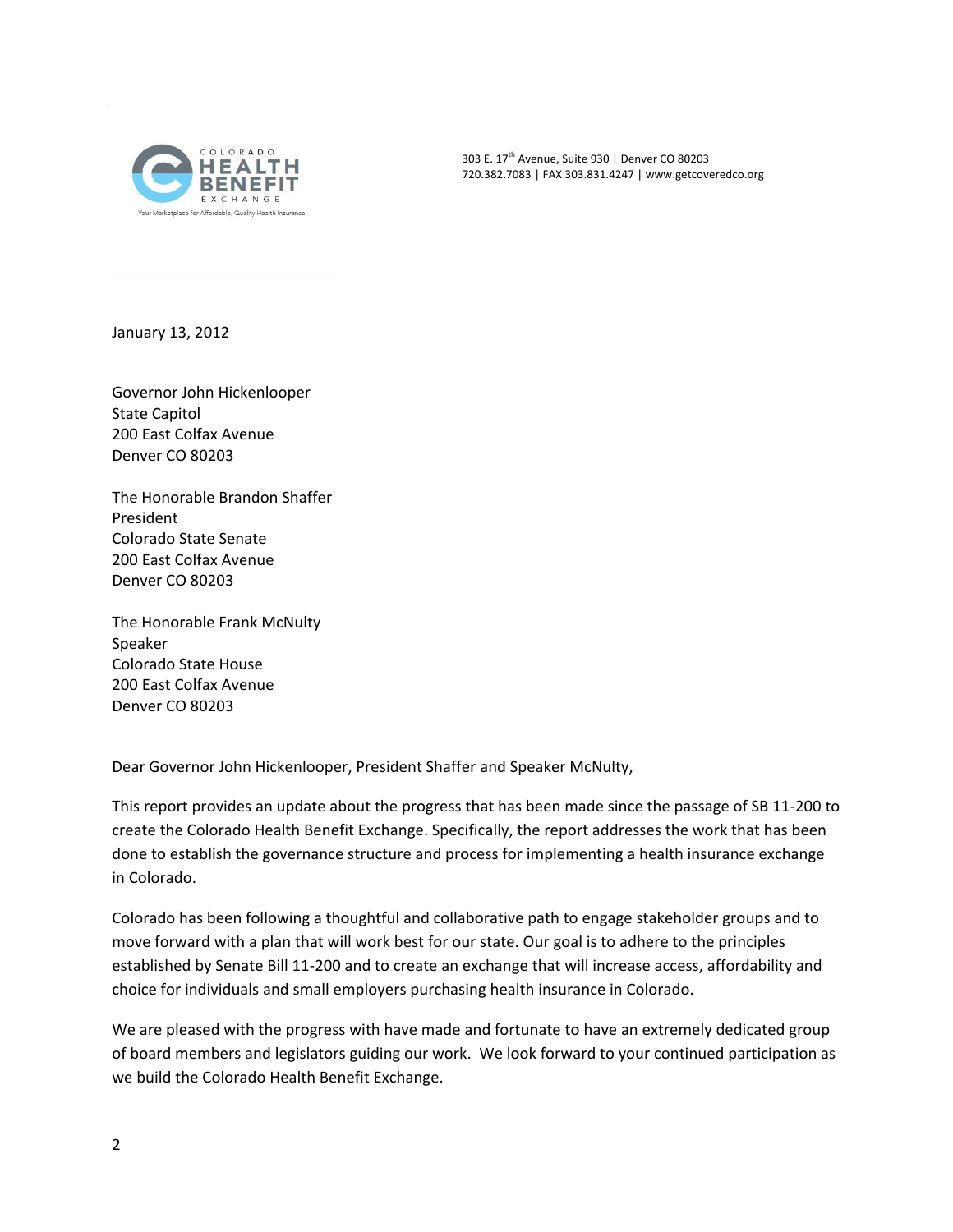Sincerely,

Gut un Mtamm

### Gretchen Hammer, Chair of the Board, Colorado Health Benefit Exchange

Cc: Senate Health and Human Services Committee House Health and Environment Committee Representative Robert Gardner, Chair, Legislative Implementation Review Committee Senator Betty Boyd, Vice Chair, Legislative Implementation Review Committee Senator Irene Aguilar, member, Legislative Implementation Review Committee Representative Deb Gardner, member, Legislative Implementation Review Committee Representative Jim Kerr, member, Legislative Implementation Review Committee Senator Kevin Lundberg, member, Legislative Implementation Review Committee Representative Beth McCann, member, Legislative Implementation Review Committee Senator Jeanne Nicholson, member, Legislative Implementation Review Committee Senator Ellen Roberts, member, Legislative Implementation Review Committee Representative Ken Summers, member, Legislative Implementation Review Committee Representative Amy Stephens, House Majority Leader Gretchen Hammer, Chair, Colorado Health Benefit Exchange Board of Directors Richard Betts, Vice Chair, Colorado Health Benefit Exchange Board of Directors Arnold Salazar, Secretary, Colorado Health Benefit Exchange Board of Directors Lorez Meinhold, Governor's Office of Policy and Research Elizabeth Burger, Colorado Legislative Council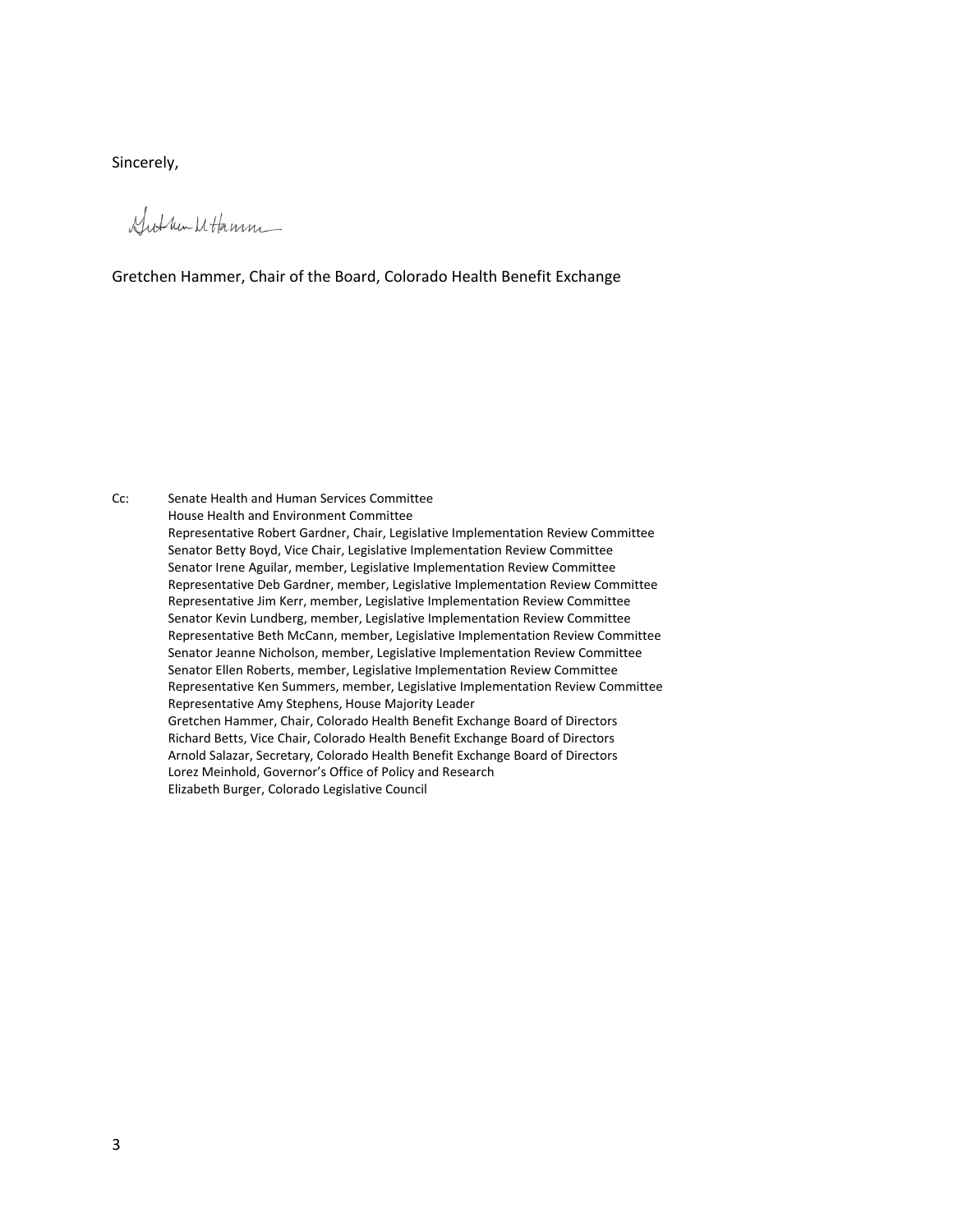**This report is being submitted in compliance with Colorado Revised Statutes, Title 10, Article 22, which states that the Board of the Colorado Health Benefit Exchange shall:**

*PROVIDE A WRITTEN REPORT, ON BEFORE JANUARY 15 OF EACH YEAR, TO THE GOVERNOR AND GENERAL ASSEMBLY CONCERNING THE PLANNING AND ESTABLISHMENT OF THE EXCHANGE AND PRESENT THE REPORT TO THE SENATE HEALTH AND HUMAN SERVICES COMMITTEE AND THE HOUSE OF REPRESENTATIVES HEALTH AND ENVIRONMENT COMMITTEE, OR THEIR SUCCESSOR COMMITTEES.*

## **BACKGROUND**

On March 21 2011, Senate Bill 11-200, a bill to establish a state health insurance exchange, was introduced by State Senator Betty Boyd of Lakewood and State Representative Amy Stephens of Monument. The Colorado General Assembly passed Senate Bill 11-200 in May and Governor John Hickenlooper signed the bill on June 1.

SB 11-200 established the framework for the Colorado Health Benefit Exchange, including the governance structure as a non-profit, public entity governed by a Board of Directors with oversight from a bi-partisan Legislative Implementation Review Committee.

## **BOARD OF DIRECTORS**

According to SB 11-200, the Board of Directors of the Colorado Health Benefit Exchange consists of nine voting members, five of who are appointed by the Governor with the remaining members appointed by the majority and minority leaders of each house of the General Assembly. Appointments for five members are for four years with four members having 2-year terms. Individual board members are each expected to have expertise in at least one but ideally two or more of the following areas:

- Individual health insurance coverage
- Small business health insurance coverage
- Health benefits administration
- Health care finance
- Administration of a public or private health care delivery system  $\bullet$
- The provision of health care services
- The purchase of health insurance coverage
- Health care consumer navigation or assistance
- Health care economics or health care actuarial sciences
- Information technology
- $\bullet$ Starting a small business with 50 or fewer employees

Additionally, there are three non-voting ex-officio members: the Executive Director of the Department of Health Care Policy and Financing (or his or her designee), the Commissioner of Insurance (or his or her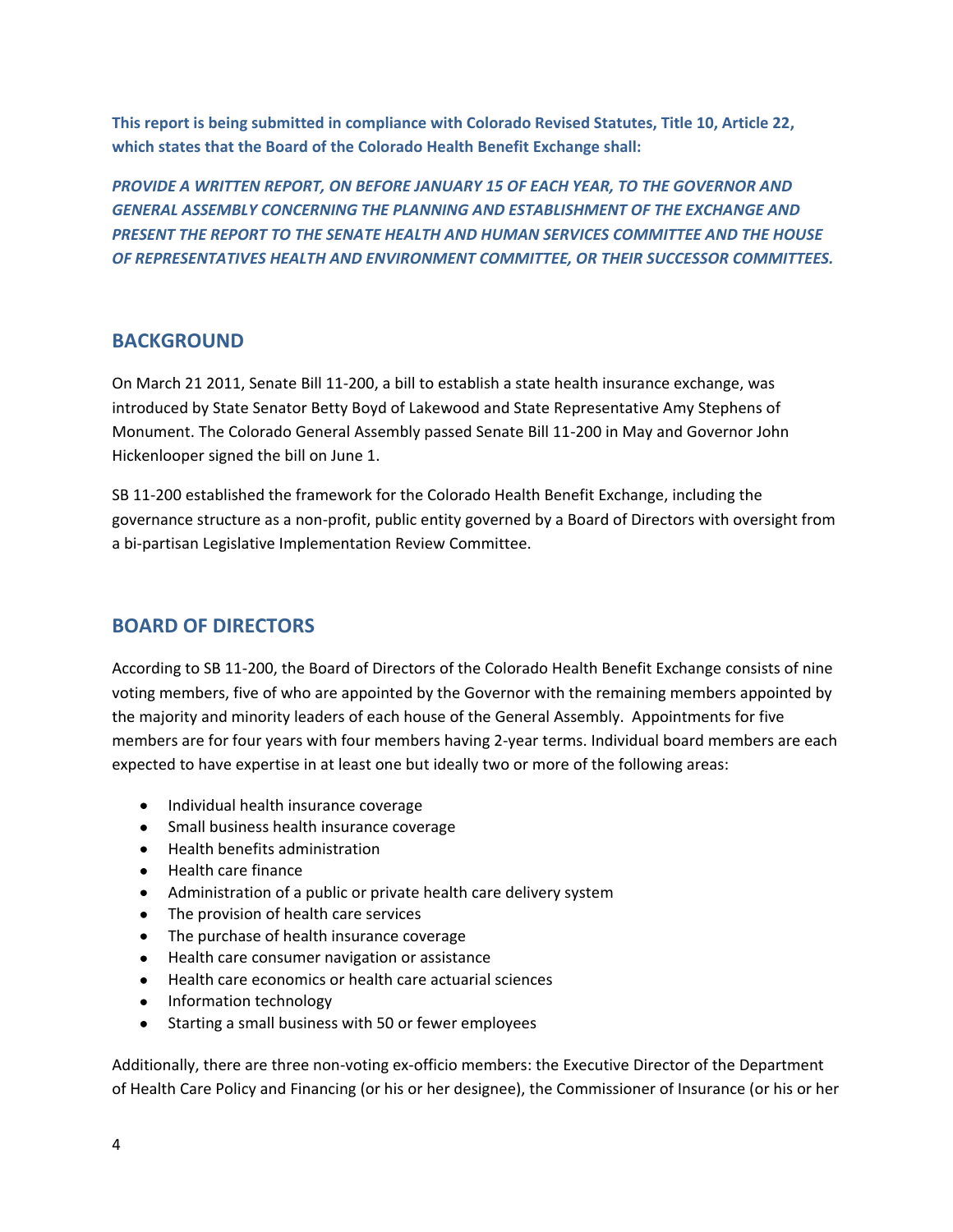designee), and the Director of the Office of Economic Development and International Trade (or his or her designee).

Members of the Board of Directors were announced in June 2011. They are:

**Richard T. Betts** of Telluride, with a term to expire in 2013. Betts is the owner, ASAP Accounting & Payroll, Inc.

**Eric Grossman** of Englewood, with a term to expire in 2013. Grossman is a Vice President at TriZetto.

**Robert S. Ruiz-Moss** of Lone Tree, with a term to expire in 2013. Ruiz-Moss is the Market Segment Lead of Anthem Blue Cross.

**Elizabeth Soberg** of Centennial, with a term to expire in 2013. Soberg is the Chief Executive Officer of UnitedHealthcare of Colorado.

**Stephen ErkenBrack** of Grand Junction, with a term to expire in 2015. ErkenBrack is the President of Rocky Mountain Health Plans.

**Dr. Michael Fallon** of Denver, with a term to expire in 2015. Fallon is an emergency room physician.

**Gretchen Hammer** of Denver, with a term to expire in 2015. Hammer is the Executive Director for the Colorado Coalition for the Medically Underserved.

**Arnold Salazar** of Alamosa, with a term to expire in 2015. Salazar is the Executive Director of Colorado Health Partnerships, LLC.

**Nathan Wilkes** of Arapahoe County, with a term to expire in 2015. Wilkes is the Founder and Principal Consultant of Headstorms, Inc.

Ex-officio (non-voting members) are:

**Ken Lund**, Executive Director of the Office of Economic Development and International Trade

**Susan Birch**, Executive Director of the Colorado Department of Health Care Policy and Financing

**Jim Riesberg**, Commissioner of Insurance

According to SB 11-200, the Board is responsible for:

- Appointing the Executive Director of the Exchange
- Creating initial operating and financial plans
- Applying for planning and establishment grants
- Creating technical and advisory work groups
- Providing an annual progress report to state leaders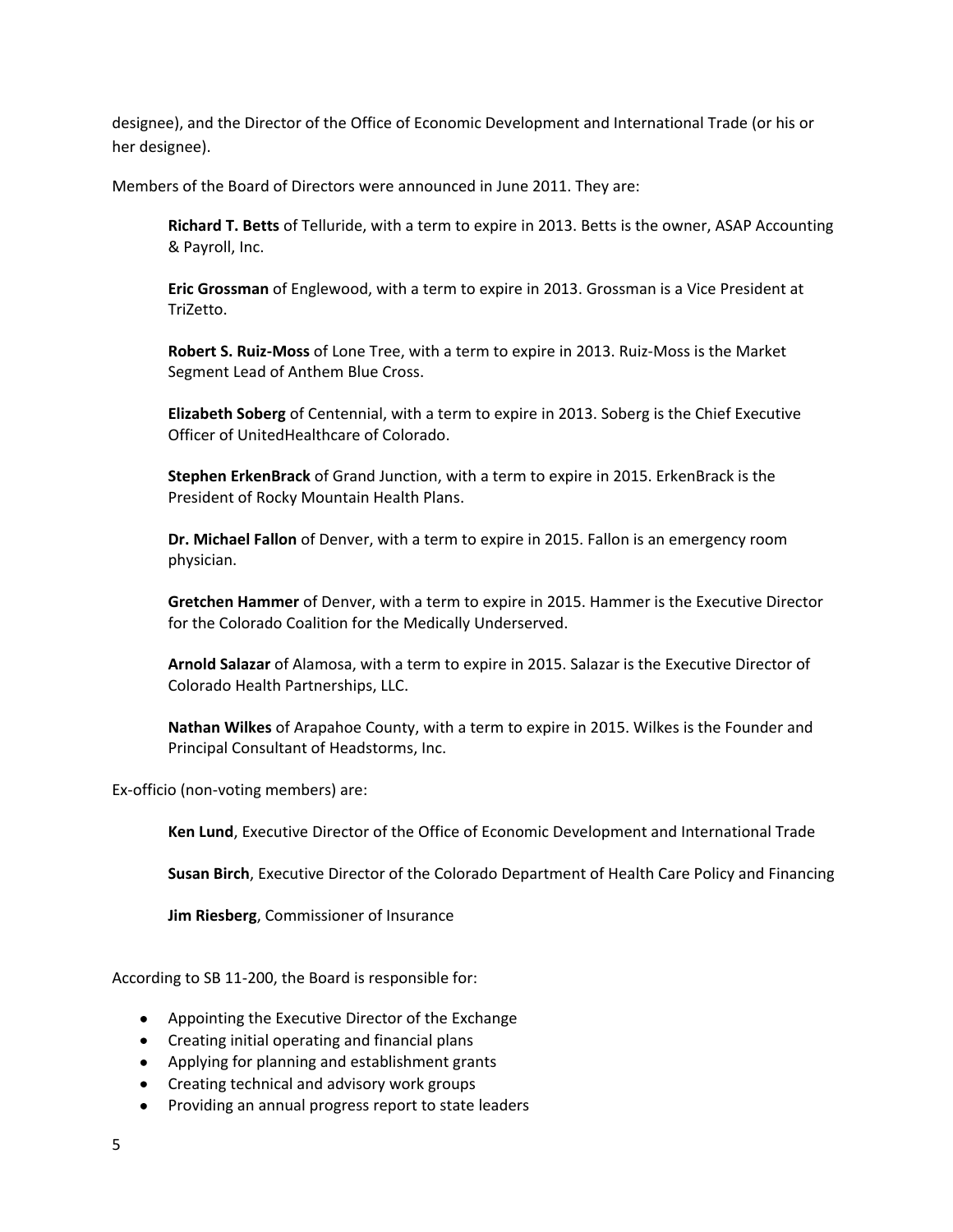- Reviewing internet portals for use in the Exchange
- Considering the structure of the Exchange
- Considering the appropriate size of the small employer market
- Considering the unique needs of rural Coloradans related to access, affordability and choice with purchasing health insurance
- Considering affordability and cost in relation to quality of care and increased access to health insurance
- Investigating requirements, developing options and determining waivers

The Board met for the first time on July 11, 2011 and continued meeting on a bi-monthly basis thereafter. All meetings of the Board have been conducted in accordance with state open meeting law requirements as outlined in SB11-200. The dates, times, locations, agendas, working materials and products can be found at **www.getcoveredco.org**.

During its 11 full meetings in 2011, the Board began to study and address a range of issues outlined above in SB 11-200. Much of the Board's work focused on creating a governance structure, establishing a process of operating, including adopting a conflict of interest policy. The Board received updates from planning staff and contractors about a variety of topics, including:

- A range of policy issues, including the size of small employer firms who can use the Small Business Health Options Program, the small employer component of the Exchange
- Research about the uninsured population and the health insurance market
- Issues related to adverse selection, premium costs and how to maintain affordability
- Research about technology needs and gaps related to interoperability with other state systems
- Communications and outreach strategies to target populations including rural communities and young working adults
- Guidance about required exchange operations

The Board elected Gretchen Hammer Interim Board Chair in August 2011. In November 2011, the Board elected Officers. Gretchen Hammer was elected as Chair. Richard Betts was elected Vice Chair, and Arnold Salazar was elected Secretary.

As outlined by SB 11-200, the Board created six committees: Governance, Personnel, Finance, Grant Review, Rules and Regulation Review and Technology and Implementation. These working committees were very productive during the last four months of 2011. Members of the Board applied their specific areas of expertise to Exchange planning and development and made recommendations to the full Board. Committee meetings were open to the public and the Board benefited tremendously from ongoing stakeholder input.

In addition, the Board met for two public study sessions in September 2011 and November 2011 to have more in-depth discussions about its business model and Small Employer Health Options Program.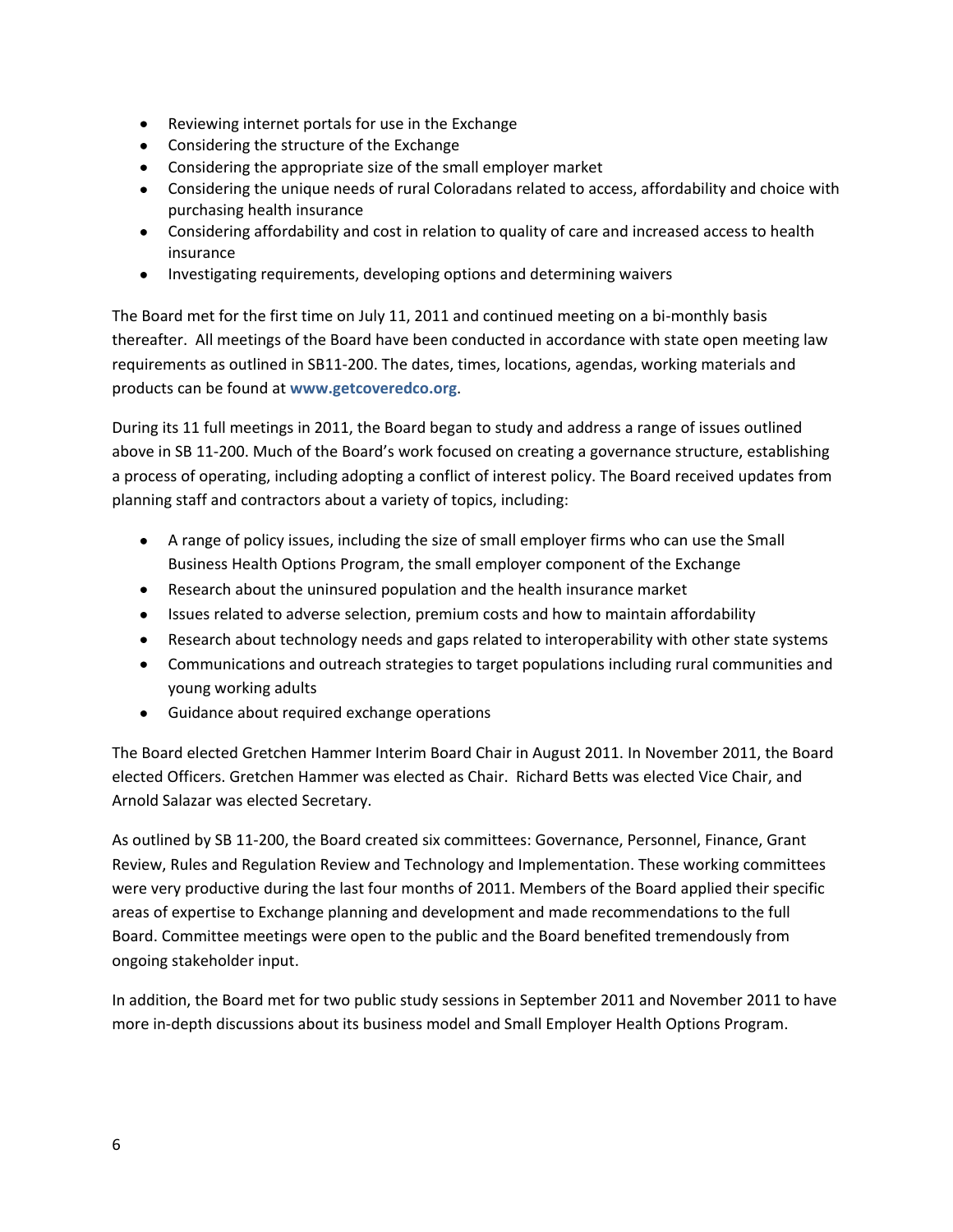The table below summarizes key recommendations and documents that were developed by the committees and adopted by the full Board.

| Governance<br><b>Committee</b>                                             | September 2011 | Board engaged the Attorney General's office to provide legal<br>counsel around the incorporation of the exchange and Board                                                                                                                                                                                  |
|----------------------------------------------------------------------------|----------------|-------------------------------------------------------------------------------------------------------------------------------------------------------------------------------------------------------------------------------------------------------------------------------------------------------------|
|                                                                            | October 2011   | Articles of Governance adopted                                                                                                                                                                                                                                                                              |
|                                                                            | December 2011  | Governing Principles and Conflicts of Interest policy adopted                                                                                                                                                                                                                                               |
| Personnel<br>Committee                                                     | October 2011   | Executive Director (ED) search timeline and job description adopted                                                                                                                                                                                                                                         |
|                                                                            | November 2011  | ED candidates interviewed and search narrowed to two final<br>candidates                                                                                                                                                                                                                                    |
|                                                                            | December 2011  | Patty Fontneau selected by the committee, approved as the leading<br>candidate by the Board and unanimously approved by the<br>Legislative Implementation Review Committee                                                                                                                                  |
| <b>Grant Review</b><br>Committee                                           | September 2011 | Board helped to craft the Level One Establishment Grant<br>application.                                                                                                                                                                                                                                     |
|                                                                            | December 2011  | Board approved the Level One Establishment Grant application,<br>which was approved with a majority vote by the Legislative<br>Implementation Review Committee and submitted to the U.S.<br>Department of Health and Human Services.                                                                        |
| <b>Rules and</b><br><b>Regulation</b><br><b>Review</b><br><b>Committee</b> | September 2011 | First Notice of Proposed Rule Making (NPRM) comment letter<br>adopted and sent to U.S. Department of Health and Human<br>Services. Comment letter focused on areas where Colorado's<br>Exchange could benefit from maximum flexibility to meet the<br>unique needs of its population and market conditions. |
|                                                                            | October 2011   | Second NPRM comment letter was adopted and sent to U.S.<br>Department of Health and Human Services. Comment letter also<br>focused on areas where state could benefit from flexibility.                                                                                                                     |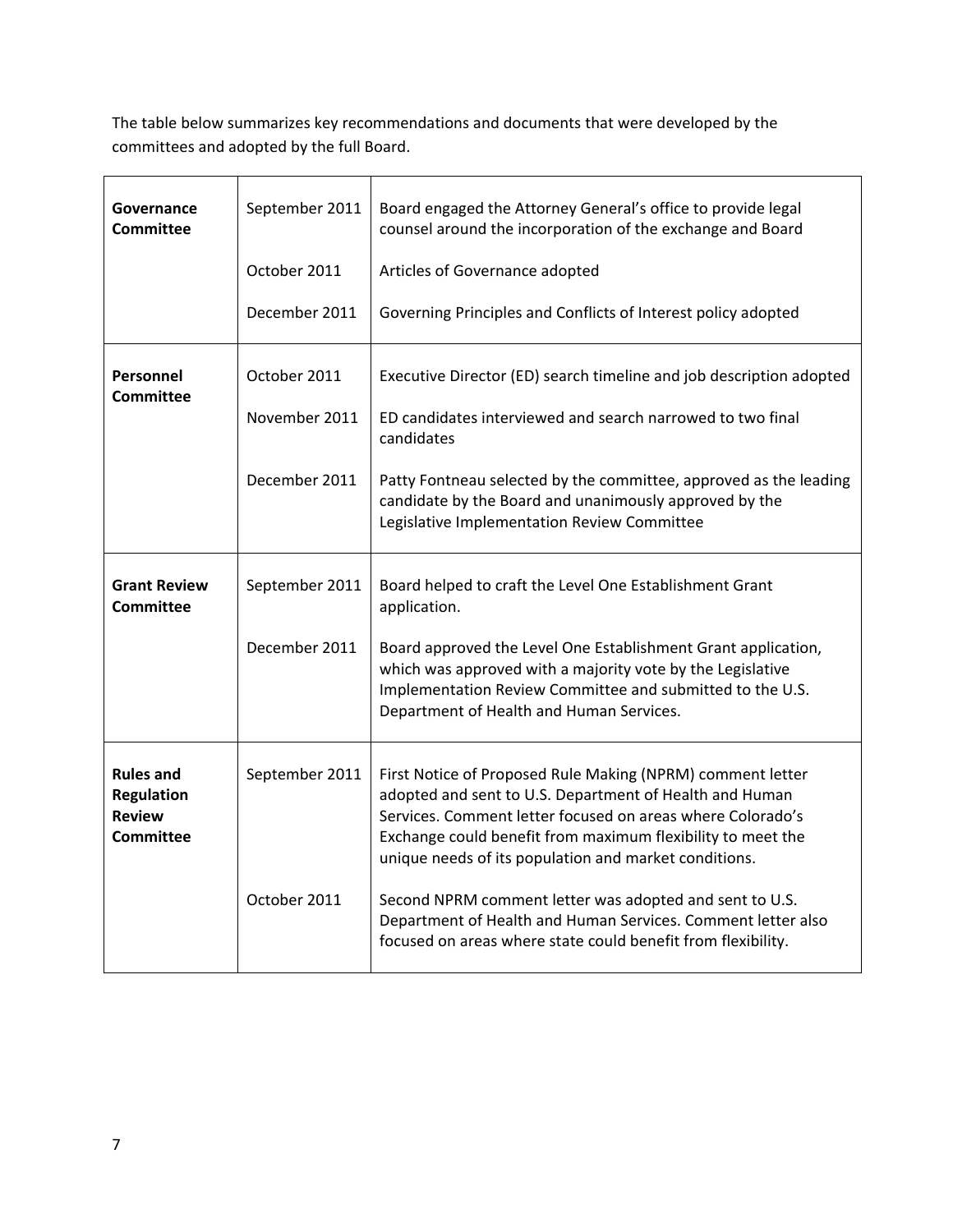| <b>Technology and</b><br>Implementation<br>Committee | November 2011 | Committee discussed strategic IT decisions facing the exchange<br>such as IT investments, acquisition of services and procurement<br>strategy         |
|------------------------------------------------------|---------------|-------------------------------------------------------------------------------------------------------------------------------------------------------|
|                                                      | December 2011 | Board adopted the Request for Proposal strategy, evaluation<br>process and timeline.                                                                  |
| <b>Finance</b><br>Committee                          | December 2011 | Committee held first meeting to discuss planning grant resources,<br>Level One Establishment grant budget and financial modeling for<br>the exchange. |

## **LEGISLATIVE IMPLEMENTATION REVIEW COMMITTEE**

SB 11-200 also established a panel of 10 state legislators called the Legislative Implementation Review Committee to guide implementation of the Exchange, make recommendations to the General Assembly and protect the interests of Coloradans. Members of the Review Committee members are appointed as follows:

The President of the Senate appoints three members. Two members must belong to the Senate Health and Human Services Committee, the Business, Labor and Technology Committee or the Legislative Audit Committee or their successor committees. One member may come from the rest of the Senate.

The Speaker of the House appoints three members. Two members must belong to the House Health and Environment Committee, the Economic and Business Development Committee or the Legislative Audit Committee or their successor committees. One members may come from the rest of the House.

The Minority Leader of the Senate appoints two members. One member must belong to the Senate Health and Human Services Committee, the Business, Labor and Technology Committee or the Legislative Audit Committee or their successor committees. One member may come from the rest of the House.

The Minority Leader of the House appoints two members. One member must belong to the House Health and Environment Committee, the Economic and Business Development Committee or the Legislative Audit Committee or their successor committees. One member may come from the rest of the House.

The Senate President appoints the Chair and the House Speaker appoints the Vice Chair during oddnumbered years. The House Speaker appoints the Chair and Senate President appoints the Vice Chair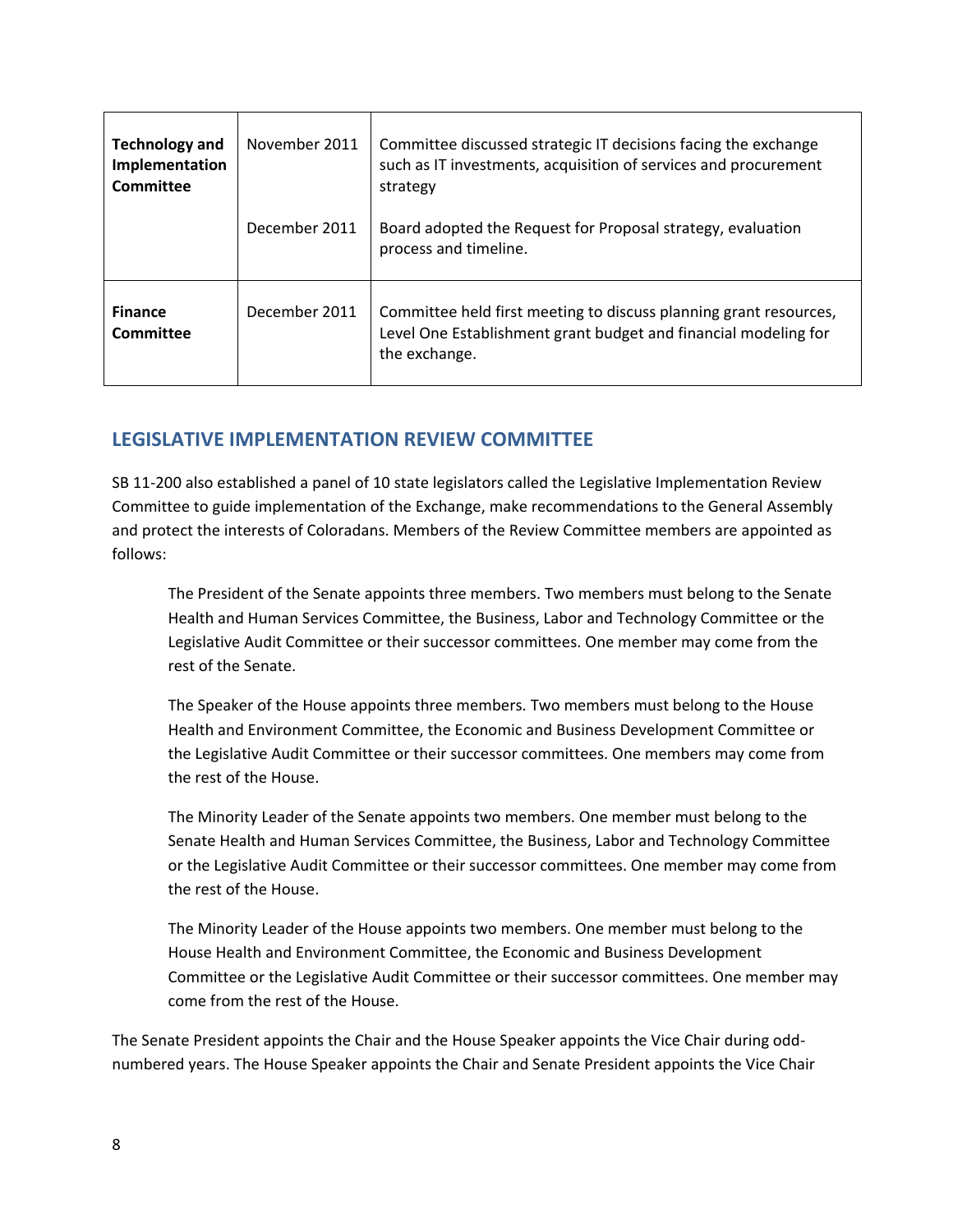during even-numbered years. The Review Committee may report up to five bills or other measures to the legislative council each year.

According to SB 11-200, the Review Committee is responsible for approving the hiring of the Exchange's Executive Director, approving grant applications from the Board and approving the Exchange's initial financial and operational plan.

The Review Committee members are:

**Representative Ken Summers**

**Representative Bob Gardner** (Vice Chair in 2011 and Chair as of January 1, 2012) **Senator Betty Boyd** (Chair in 2011 and Vice Chair as of January 1, 2012) **Senator Irene Aguilar Representative Deb Gardner Representative Jim Kerr Senator Kevin Lundberg Representative Beth McCann Senator Jeanne Nicholson Senator Ellen Roberts**

The Review Committee held its first meeting on August 1, 2011 at the State Capitol and received an overview from Legislative Council staff about the responsibilities of the group and general principles about the Exchange. They heard an update from the interim planning director, including plans for applying for a Level One Establishment Grant and received an update about state Exchange activities from the National Conference of State Legislatures (NCSL). The Review Committee also discussed proposed rules from the U.S. Department of Health and Human Services (HHS).

The Review Committee met on August 31 and received updates from Interim Board Chair Gretchen Hammer about Board activities. They also heard from Board member Steve ErkenBrack and members of Legislative Council staff about proposed federal rules.

Throughout 2011, the federal government was awarding Level One Establishment grants to states on a rolling basis, based on applications that were submitted each quarter. Initially the Board approved a grant to be submitted on September 30 2011, but there was not sufficient time to present the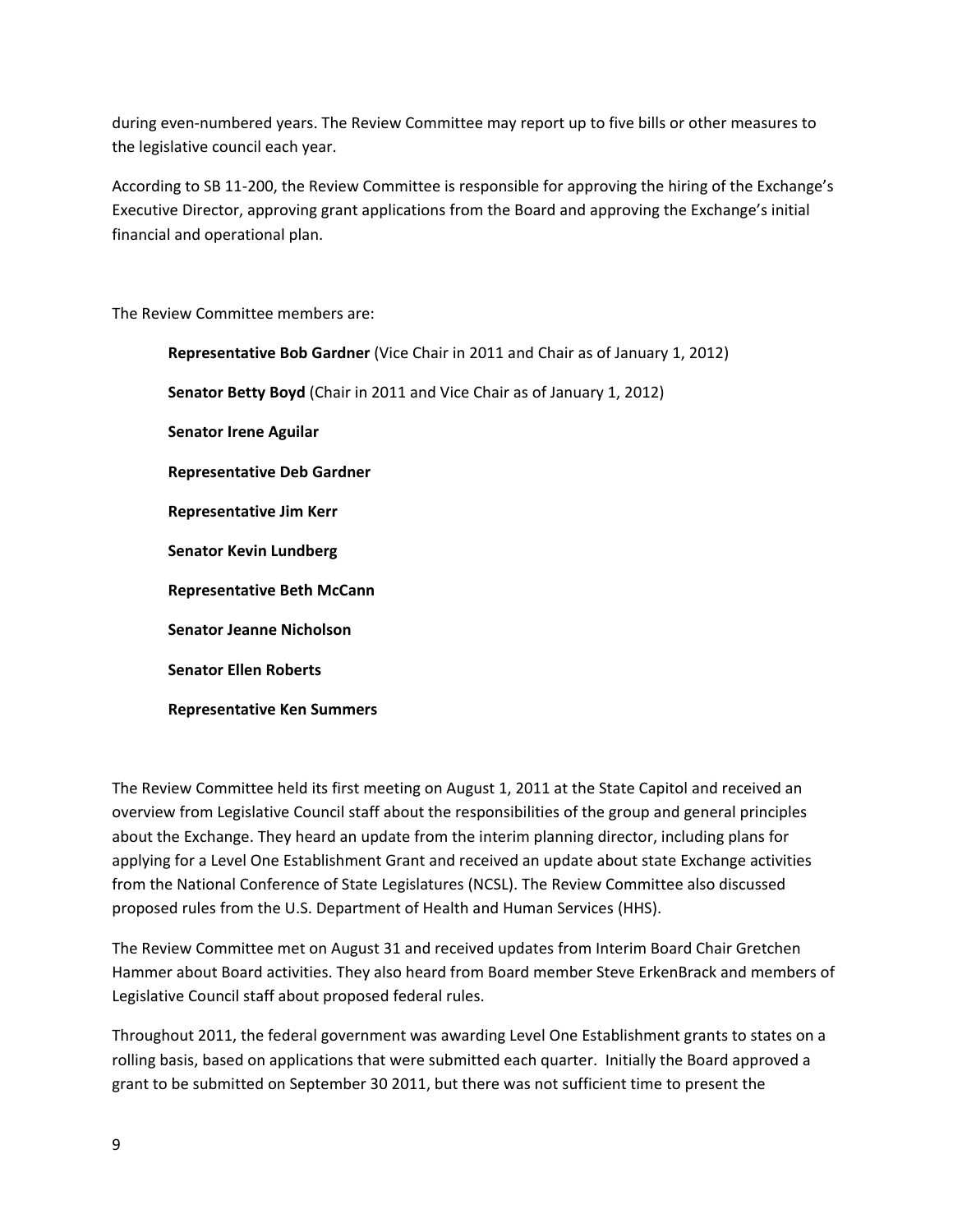application to the full Review Committee so a decision was made to delay until the next quarterly deadline, December 31 2011.

The planning staff worked with the Review Committee members, Board, to revise the grant to better align with SB11-200 and submitted it to the Review Committee prior to a Dec. 15, 2011 meeting. The Review Committee approved the grant application during the December meeting and the application was submitted to HHS on December 28<sup>th</sup>. The Level One Grant requests funds for eight months in 2012, for:

- Adhering to the governing and legal framework set by Senate Bill 11-200
- Obtaining robust information technology systems which constitute the largest costs of an exchange – that can perform multiple functions including communicating with other databases to determine eligibility for tax credits
- Establishing a process to provide individual and small employer support, including an appeals process for problems encountered while acquiring insurance, as well as difficulties which may arise regarding timely payment of claims
- Developing sophisticated business processes to ensure a high quality customer experience
- Supporting a small core staff of nine, augmented by consultants

The Review Committee also met on December 7, 2011 and approved the hiring of Patty Fontneau as the Executive Director and Chief Executive Officer. Fontneau brings more than 25 years of experience as a business executive.

# **OUTREACH AND EDUCATION**

Stakeholder engagement and collaboration with partner agencies are key to fulfilling the goals of SB 11- 200. To that end, Exchange planning staff and Board members conducted a large number of public presentations about their work and conducted extensive outreach to organizations across the state to learn about their needs and to encourage their participation in the planning of the Exchange.

A sampling of public presentations include:

- A June 2011 meeting of the Colorado Forum, attended by about 60 business and healthcare industry executives
- Two Town Hall meetings in Pueblo in July 2011 attended by more than 100 small employers, advocates and consumers
- An August 2011 Town Hall meeting in Aurora conducted by Aurora Health Access, attended by about 120 consumers, advocacy group and other individuals
- A September meeting of about 80 human resources professionals and small employers in Denver
- An October 2011 meeting of the Colorado Benefits & Incentives Group, attended by about 100 small business representatives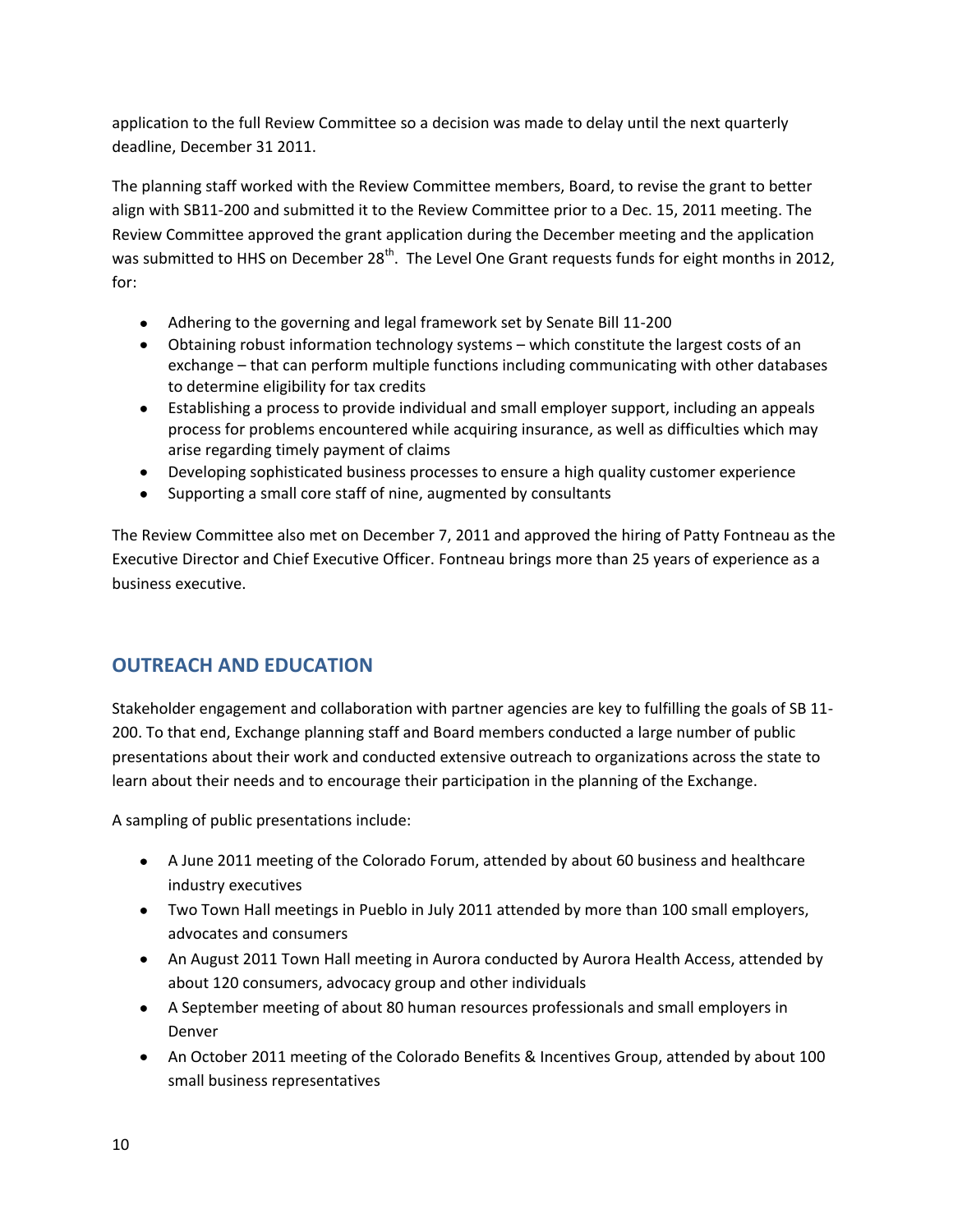- A November 2011 meeting of the Colorado Managed Care Collaborative in Aurora, attended by about 70 health care providers and insurers and brokers
- A December 2011 conference in Aurora by Colorado Voices for Coverage, attended by about 40 consumer advocates and community organizations

The new website of the Colorado Health Benefit Exchange, **www.getcoveredco.org**, was launched in November 2011. Key features of the website include numerous ways to participate in the planning work and to provide feedback, as well as resources to find insurance and Frequently Asked Questions that provide additional details about how the Exchange will operate.

In consultation with the Colorado Commission of Indian Affairs, Exchange staff completed a draft tribal outreach and consultation plan and sent the plan to the Chairmen of the Ute Mountain Ute Tribe and Southern Ute Indian Tribe for comments and feedback. The plan was also forwarded to the U.S. Department of Health and Human Services.

The Board and planning staff also solicited input from a range of stakeholder groups to assist with research about the uninsured population, the size of the Exchange, issues related to creating the Small Employer Health Options Program and outreach to a range of target populations, including rural Coloradans. More than 175 individuals and representatives from organizations and businesses participated in open work group meetings to study these issues.

The Data Advisory Work Group assisted Exchange planning staff to engage national consultants to conduct analysis of current available data on the uninsured and small group markets and to identify gaps in the data and make recommendations for further data collection and analysis.

The Small Employer Work Group focused on the parameters around creating the Small Business Health Options Program (SHOP). This work group debated a range of issues and reached consensus on a handful of principles that they forwarded as recommendations to the board, including: the small employer market should initially be defined as groups with 50 or less employees, the individual and SHOP exchanges should be separate, and the Exchange should provide services to attract small businesses and provide value.

The Marketing Education and Outreach Work Group studied target populations that the Exchange will need to reach and discussed strategies related to engaging these individuals. The group has been developing messaging and public education about the value of insurance and the services that will be offered on the Exchange. They have identified outreach possibilities and how to best assist customers with purchasing health insurance.

In addition to engaged individuals, some of the organizations participating in the Work Groups include:

**Colorado Association of Commerce and Industry ClinicNET**

**The Colorado Health Foundation National Federation of Independent Business**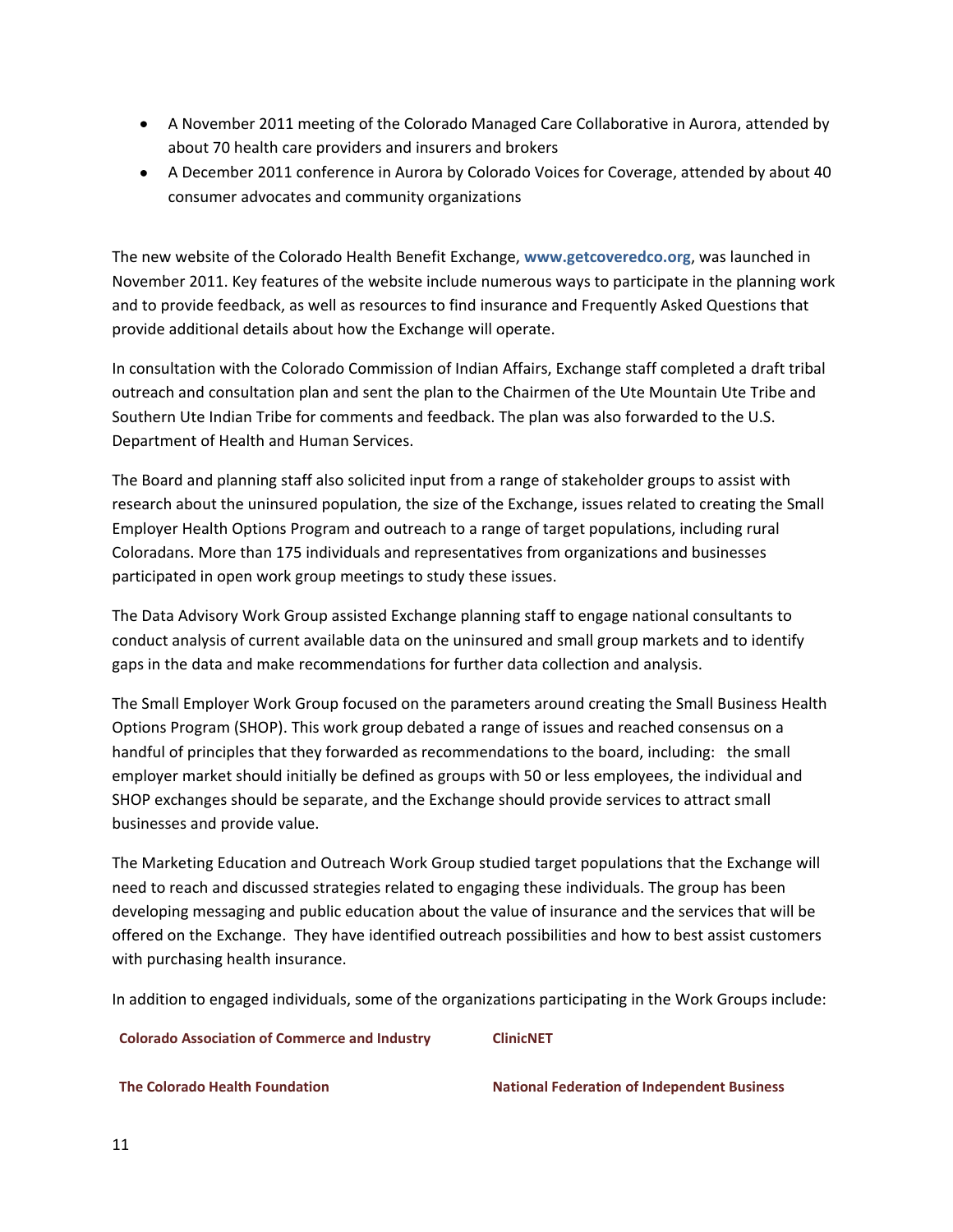| <b>The Bell Policy Center</b>                    | <b>Colorado Coalition for the Medically Underserved</b> |
|--------------------------------------------------|---------------------------------------------------------|
| <b>CREA Results</b>                              | <b>Colorado Consumer Health Initiative</b>              |
| <b>Colorado Center on Law &amp; Policy</b>       | <b>Colorado Area Health Education Centers Program</b>   |
| <b>Colorado Access</b>                           | <b>The Colorado Trust</b>                               |
| <b>Signal Behavioral Health Network</b>          | The Spring Institute for Intercultural Learning         |
| <b>Covering Kids and Families</b>                | <b>Colorado Rural Health Center</b>                     |
| <b>CoverColorado</b>                             | <b>Colorado Association of Health Underwriters</b>      |
| <b>Center for Improving Value in Health Care</b> | <b>Mountain States Employers Council Inc.</b>           |
| <b>Denver Health</b>                             | <b>Colorado Nonprofit Association</b>                   |
| <b>Colorado Association of Health Plans</b>      |                                                         |

## **OPERATIONS**

Planning staff has focused on developing the scope of future operations and preparing for the technical and business needs of the Exchange. New studies indicated that over time, the Exchange could grow to serve as many as 540,000 to over 1 million individuals and Colorado small employers.

In December, with the approval of the Legislative Review Committee, the COHBE Board hired Patty Fontneau as Executive Director and Chief Executive Officer. Ms. Fontneau most recently served as Chief Operating Officer at Holme Roberts & Owen LLP, an international law firm. She previously served as Chief Administrative Officer for The IMA Financial Group Inc. and as Vice President and General Manager of the Western Service Center of TIAA-CREF, managing the operation of a 1,300-employee office in Denver. Patty serves on the boards of CollegeInvest, the Auraria Foundation, the Downtown Denver Partnership and other organizations. She won the 2007 Outstanding Women in Business Award (banking and finance category) from the Denver Business Journal, the Leadership Award from the Alumni Association of the University of Colorado at Denver Business School, and the 2003 Athena award from the Colorado Women's Chamber of Commerce, among other honors.

## **NEXT STEPS**

The Exchange must move aggressively to obtain technology and business services in 2012 to meet the timeframe of opening for business in 2013. To that end, the \$17.9 million Level One Grant application,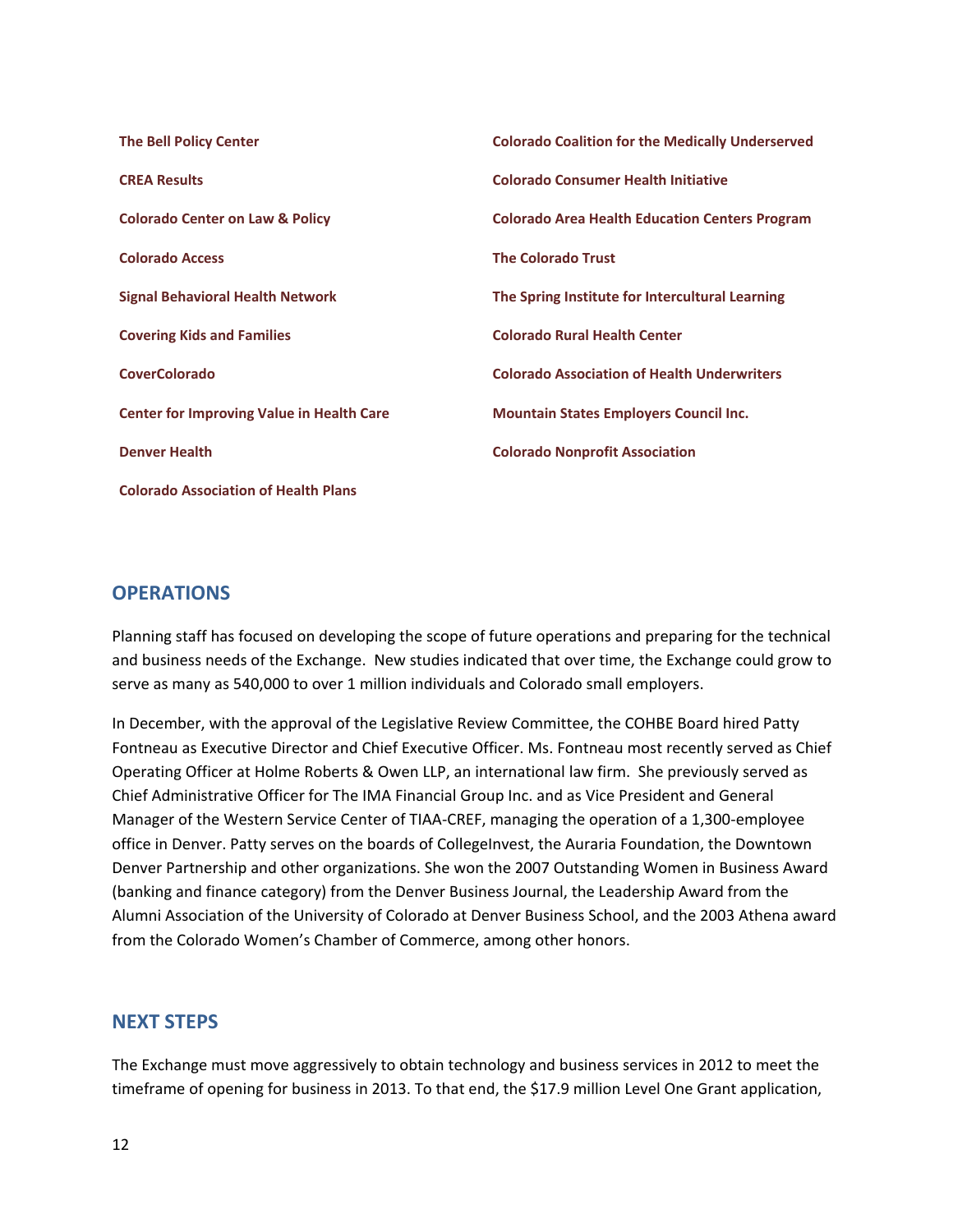approved by the Review Committee in December 2011, is intended to support the State in moving to the next level of planning, development, and implementation of the Exchange. Colorado plans to use Level One funding to begin the process of improving Colorado's IT infrastructure and in preparing the Exchange to begin developing web services to provide the necessary interfaces. The Exchange will also perform a more detailed IT gap analysis which can serve as a basis for contracting with vendors that will offer the best solution and value to the State Exchange. The Board expects to receive notification about the status of the grant application by mid-February 2012.

Throughout the fall, consultants compiled an approximately 175-page draft RFP for the service and technology platform that will be purchased in Spring 2012 with the anticipated Level One Grant funds. These services will serve as the operational anchor for the Exchange. The draft RFP was completed and released to a small internal group for review in December. The RFP is expected to be released publicly in late January 2012 and the service and technology vendors are expected to be announced in the second quarter of 2012.

The Board and staff continue working to establish the Exchange as its own entity by developing financial, HR, procurement and technology policies and procedures. Hiring plans and the identification of new office space are also underway, with implementation to come after receipt of Level One Grant funds.

The Exchange is scheduled to open for business in October 2013.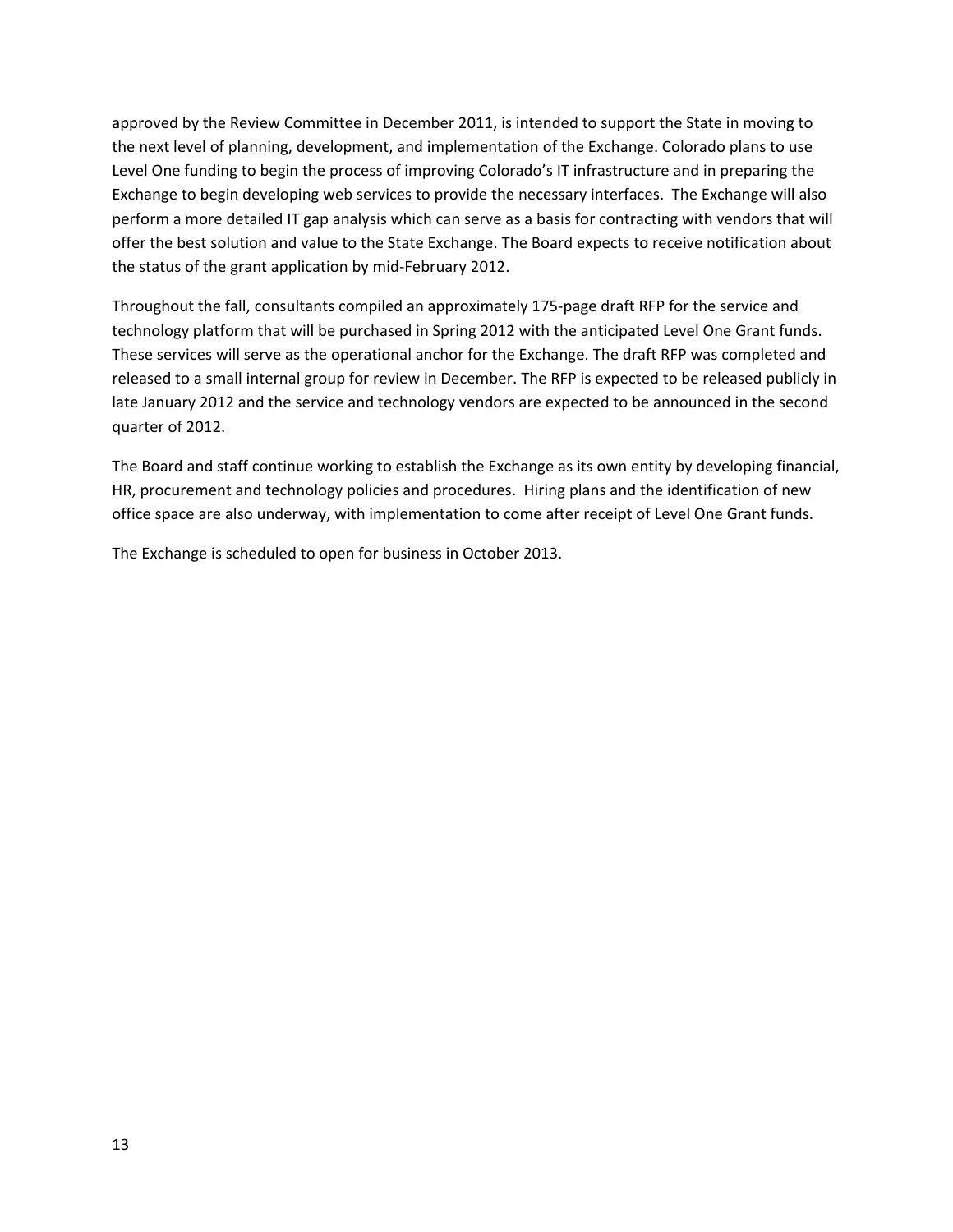## **KEY DATES**

June 1, 2011 Governor John Hickenlooper signs SB 11-200 into law.

| June 29, 2011     | Members of the Colorado Health Benefit Exchange Board of Directors are<br>announced.                                                                                                                     |
|-------------------|----------------------------------------------------------------------------------------------------------------------------------------------------------------------------------------------------------|
| July 11, 2011     | Exchange Board of Directors convenes first meeting in Denver, attended by<br>more than 100 members of the public. Exchange Board of Directors meets bi-<br>monthly through December, 2011.               |
| August 1, 2011    | Legislative Implementation Review Committee convenes first meeting at the<br>State Capitol.                                                                                                              |
| October 24, 2011  | Exchange Board approves Articles of Governance.                                                                                                                                                          |
| November 18, 2011 | New Colorado Health Benefit Exchange website launches<br>(www.getcoveredco.org)                                                                                                                          |
| November 28, 2011 | Exchange Board elects Gretchen Hammer as Board Chair, Richard Betts as Vice<br>Chair and Arnold Salazar as Secretary                                                                                     |
| December 7, 2011  | Legislative Implementation Review Committee unanimously approves the hiring<br>of Patty Fontneau as the Exchange's ED and CEO. She is hired by the Board on<br>December 12 and begins work the same day. |
| December 15, 2011 | Legislative Implementation Review Committee approves the Level One Grant<br>application for the Exchange.                                                                                                |
| December 28, 2011 | Exchange submits Level One Establishment Grant application to U.S.<br>Department of Health and Human Services.                                                                                           |